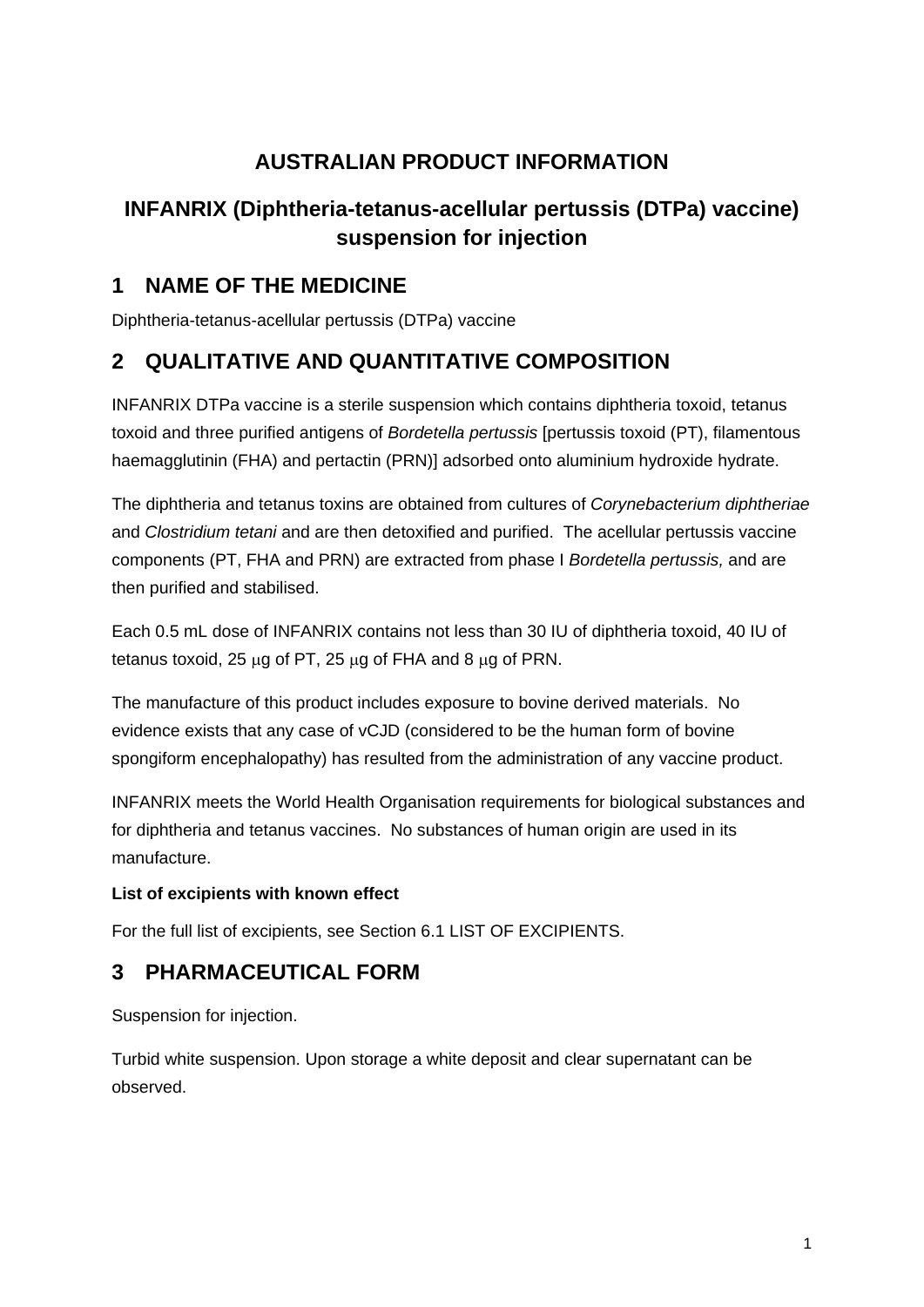# **4 CLINICAL PARTICULARS**

# **4.1 THERAPEUTIC INDICATIONS**

INFANRIX (DTPa) is indicated for active primary immunisation against diphtheria, tetanus and pertussis when commenced between 2 months and 12 months of age.

INFANRIX (DTPa) is also indicated as fourth and fifth dose for children from 15 months of age up to and including 6 years of age who have been immunised previously with three or four doses of diphtheria, tetanus and pertussis (whole-cell or acellular) vaccine.

# **4.2 DOSE AND METHOD OF ADMINISTRATION**

All parenteral drug and vaccine products should be inspected visually for any particulate matter or discolouration prior to administration. Before use of INFANRIX, the vaccine should be well shaken to obtain a homogenous turbid suspension. Discard the vaccine if it appears otherwise.

As stated in Section 4.5 INTERACTIONS WITH OTHER MEDICINES AND OTHER FORMS OF INTERACTION, INFANRIX can be mixed in the same syringe with HIBERIX or Act-HIB. In this case, the diluent supplied in the HIBERIX or Act-HIB package is replaced by INFANRIX.

From the HIBERIX or Act-HIB package, discard the vial containing the diluent. The combined vaccine must be reconstituted by adding the entire contents of the INFANRIX container to the vial containing the lyophilised powder.

The extemporaneous mix should be handled in the same way as the INFANRIX vaccine.

### **Dosage**

Each dose consists of a 0.5 mL ready to use sterile suspension.

### **Administration**

INFANRIX is administered by intramuscular injection. THE VACCINE SHOULD NEVER BE ADMINISTERED INTRAVENOUSLY.

INFANRIX should be injected intramuscularly in the lateral aspect of the thigh or the deltoid region of the arm. The recommended dose (0.5 mL) of vaccine must be administered.

The primary immunisation course consists of 3 doses at 2, 4 and 6 months of age with a fourth dose at 18 months of age and a fifth dose at 4 to 6 years of age.

INFANRIX can also be used as the fourth and/or fifth dose for children 18 months of age and 4 to 6 years of age, who have previously been immunised with three or four doses of diphtheria, tetanus and pertussis (whole-cell or acellular) vaccine.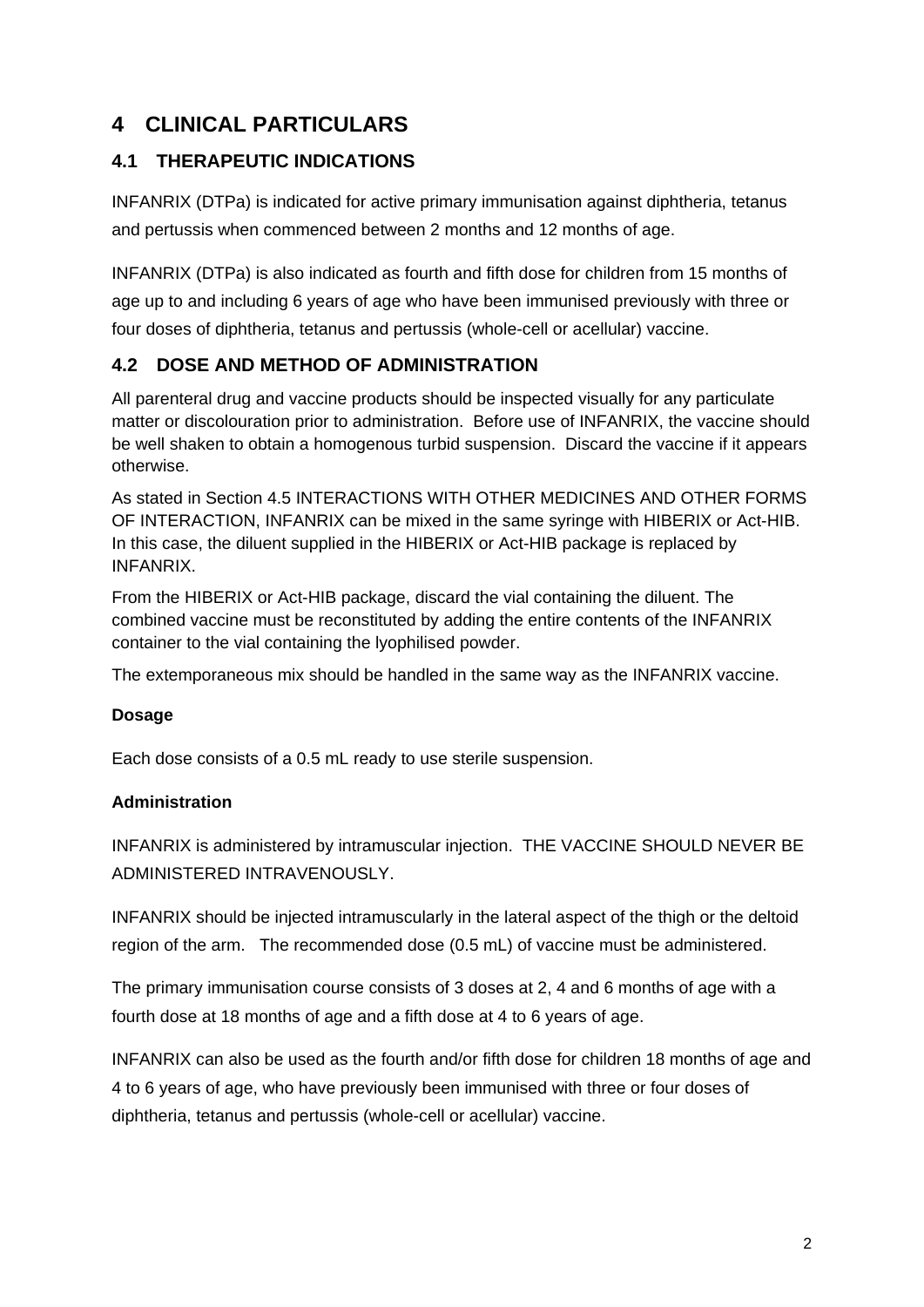Further guidance regarding the use of vaccines can be found in the Australian Immunisation Handbook (see Section 5.1 PHARMACODYNAMIC PROPERTIES, Clinical trials for schedules evaluated in clinical trials).

# **4.3 CONTRAINDICATIONS**

INFANRIX should not be administered to subjects with known hypersensitivity to any components of the vaccine, and should not be administered to subjects having shown signs of hypersensitivity after previous administration of INFANRIX, diphtheria and tetanus vaccine and DTPw.

As with other vaccines, the administration of INFANRIX should be postponed in subjects suffering from acute severe febrile illness. The presence of a minor infection, however, is not a contraindication.

INFANRIX is contraindicated if the child has experienced an encephalopathy of unknown aetiology occurring within 7 days following previous vaccination with pertussis containing vaccine. In these circumstances the vaccination course should be continued with diphtheria and tetanus vaccine.

# **4.4 SPECIAL WARNINGS AND PRECAUTIONS FOR USE**

## **INFANRIX should under no circumstances be administered intravenously.**

It is good clinical practice that immunisation should be preceded by a review of the medical history (especially with regard to previous immunisation and possible occurrence of undesirable events) and a clinical examination.

If any of the following events have occurred in temporal relation to receipt of DTPw or DTPa the decision to give subsequent doses of INFANRIX, containing the pertussis component, should be carefully considered. There may be circumstances, such as a high incidence of pertussis, when the potential benefits outweigh possible risks, particularly since these events are not associated with permanent sequelae.

- Temperature of ≥40.5°C within 48 hours of vaccination, not due to another identifiable cause.
- Collapse or shock-like state (hypotonic-hyporesponsive episode) within 48 hours of vaccination.
- Persistent, inconsolable crying lasting ≥ 3 hours, occurring within 48 hours of vaccination.
- Convulsions with or without fever, occurring within 3 days of vaccination.

In children with progressive neurological disorders, including infantile spasms, uncontrolled epilepsy or progressive encephalopathy, it is better to defer pertussis (Pa or Pw) immunization until the condition is corrected or stable. However, the decision to give pertussis vaccine must be made on an individual basis after careful consideration of the risks and benefits.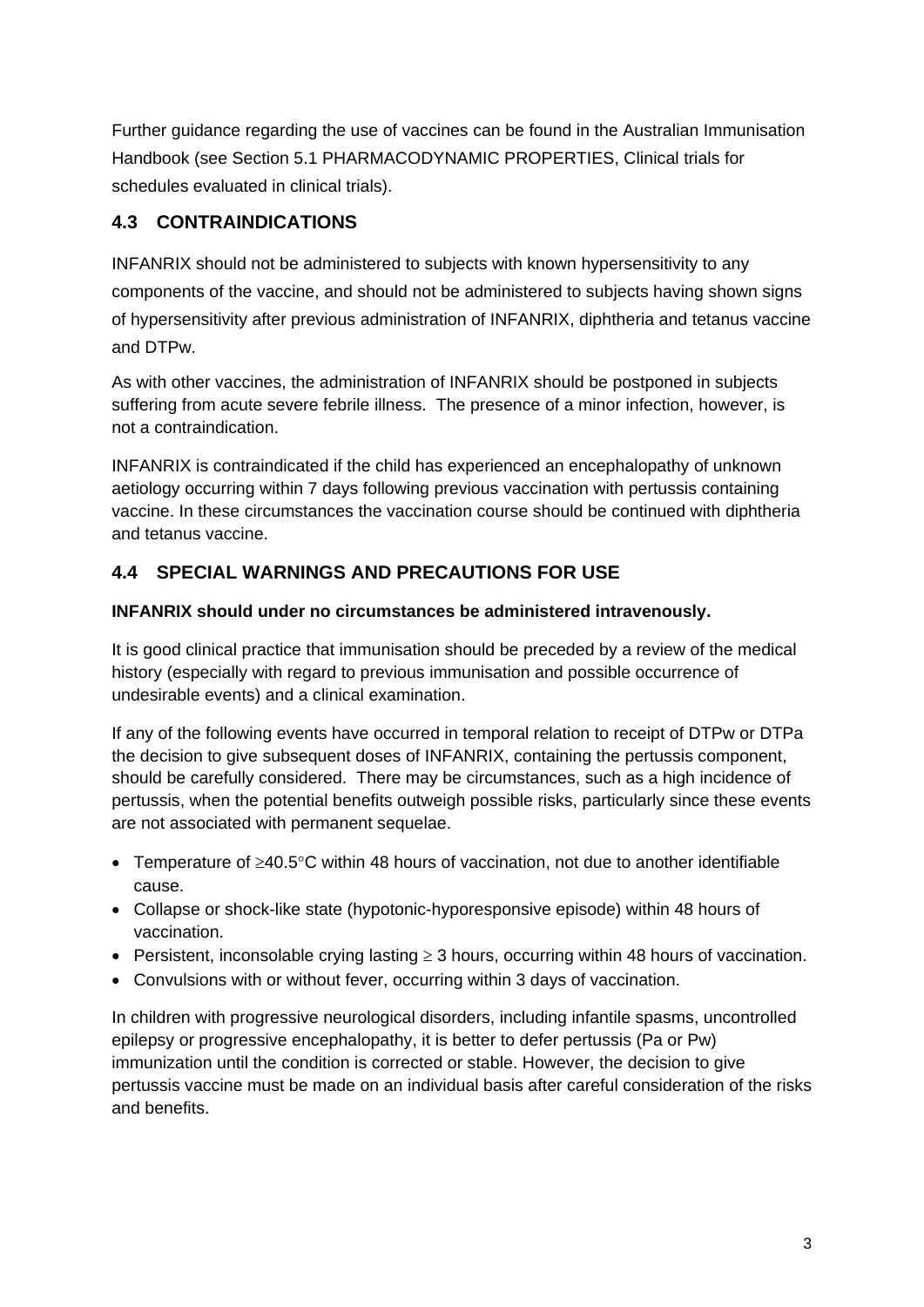A history of febrile convulsions and a family history of convulsive fits do not constitute contraindications. Vaccinees with a history of febrile convulsions should be closely followed up as such adverse events may occur within 2 to 3 days post vaccination.

Acute encephalopathy has been reported rarely (estimated rate 0-10.5 cases per million vaccinations) following whole-cell DTP vaccination; however a causal relationship has not been established. No such cases have been reported to date with acellular DTP vaccines.

As with all injectable vaccines, appropriate medical treatment and supervision should always be readily available in case of anaphylactic reactions following the administration of the vaccine.

INFANRIX should be administered with caution to subjects with thrombocytopenia or a bleeding disorder since bleeding may occur following an intramuscular administration to these subjects.

Human Immunodeficiency Virus (HIV) infection is not considered a contraindication for diphtheria, tetanus and pertussis (whole-cell or acellular) immunisation. However in patients with immunodeficiency or in patients receiving immunosuppressive therapy, an adequate immunologic response may not be achieved. No data currently exist on use of INFANRIX in these patients.

The potential risk of apnoea and the need for respiratory monitoring for 48-72h should be considered when administering the primary immunization series to very premature infants (born ≤ 28 weeks of gestation) and particularly for those with a previous history of respiratory immaturity. As the benefit of vaccination is high in this group of infants, vaccination should not be withheld or delayed.

Syncope (fainting) can occur following, or even before, any vaccination as a psychogenic response to the needle injection. It is important that procedures are in place to avoid injury from faints.

### **Use in the elderly**

No data available.

#### **Paediatric use**

See Section 4.4 SPECIAL WARNINGS AND PRECAUTIONS FOR USE.

#### **Effects on laboratory tests**

No data available.

## **4.5 INTERACTIONS WITH OTHER MEDICINES AND OTHER FORMS OF INTERACTIONS**

INFANRIX was administered simultaneously with other paediatric vaccines (eg. Hib and oral polio) in some studies during the clinical trial programme, however immune responses to the other vaccines were not assessed.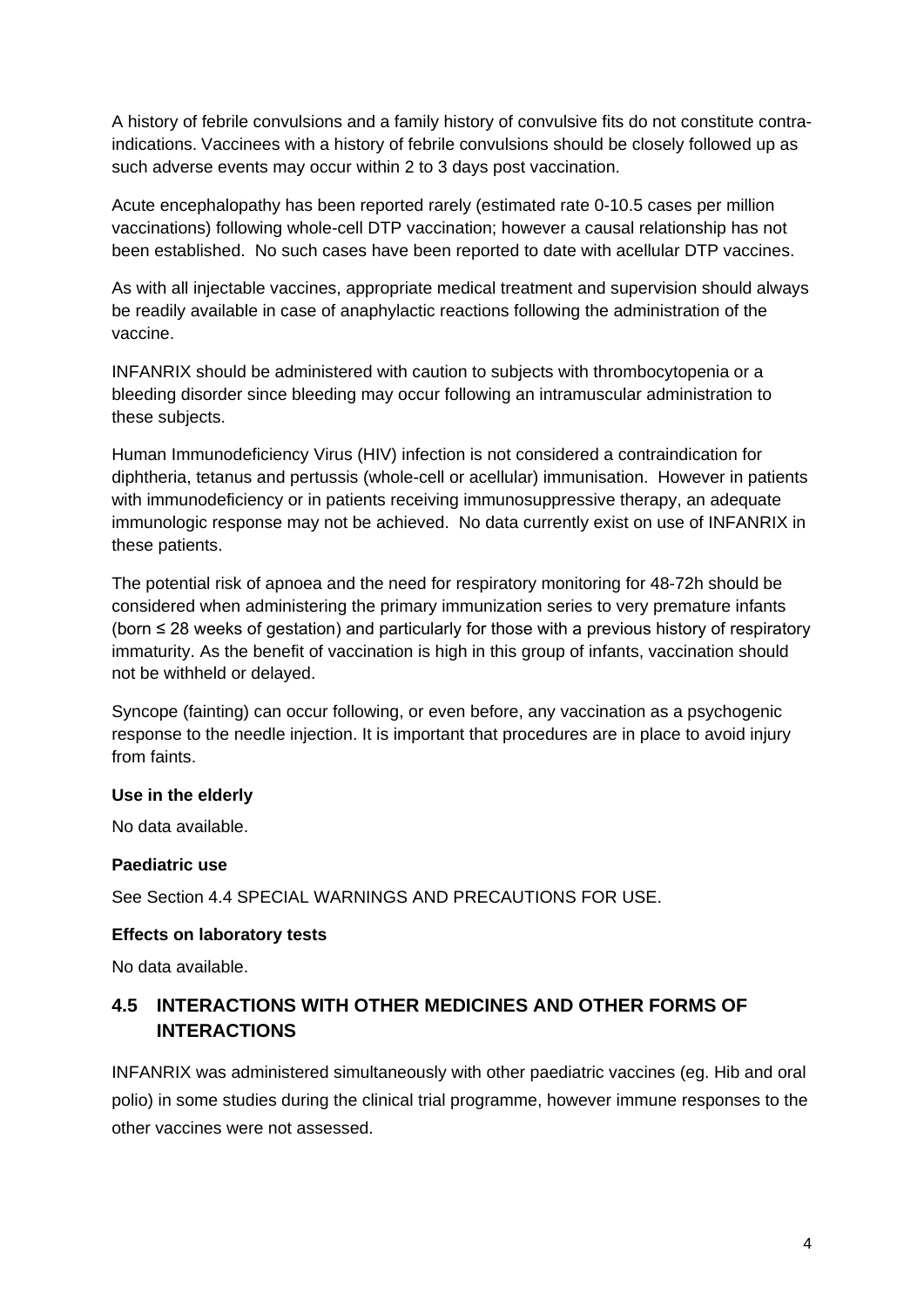INFANRIX can be mixed in the same syringe with HIBERIX or Act-HIB. Different injectable vaccines should always be administered at different injection sites.

## **4.6 FERTILITY, PREGNANCY AND LACTATION**

### **Effects on fertility**

No data available.

### **Use in pregnancy**

### **(Pregnancy Category B2)**

As INFANRIX is not intended for use in adults, adequate human data on use during pregnancy and adequate animal reproduction studies are not available.

### **Use in lactation**

As INFANRIX is not intended for use in adults, adequate human data on use during lactation and adequate animal reproduction studies are not available.

## **4.7 EFFECTS ON ABILITY TO DRIVE AND USE MACHINES**

The effects of this medicine on a person's ability to drive and use machines were not assessed as part of its registration.

## **4.8 ADVERSE EFFECTS (UNDESIRABLE EFFECTS)**

### **Clinical Trial Experience**

The safety profile presented below is based on data from more than 11,400 subjects.

As has been observed for DTPa and DTPa-containing combinations, an increase in local reactogenicity and fever was reported after booster vaccination with INFANRIX with respect to the primary course.

Frequencies per dose are defined as follows:

| Very common:                                | $≥10\%$ ;         |
|---------------------------------------------|-------------------|
| Common:                                     | ≥1% and <10%;     |
| Uncommon:                                   | ≥0.1% and <1%;    |
| Rare:                                       | ≥0.01% and <0.1%; |
| Very rare:                                  | $< 0.01\%$ .      |
| <b>Blood and lymphatic system disorders</b> |                   |
| Very rare: Lymphadenopathy <sup>1</sup>     |                   |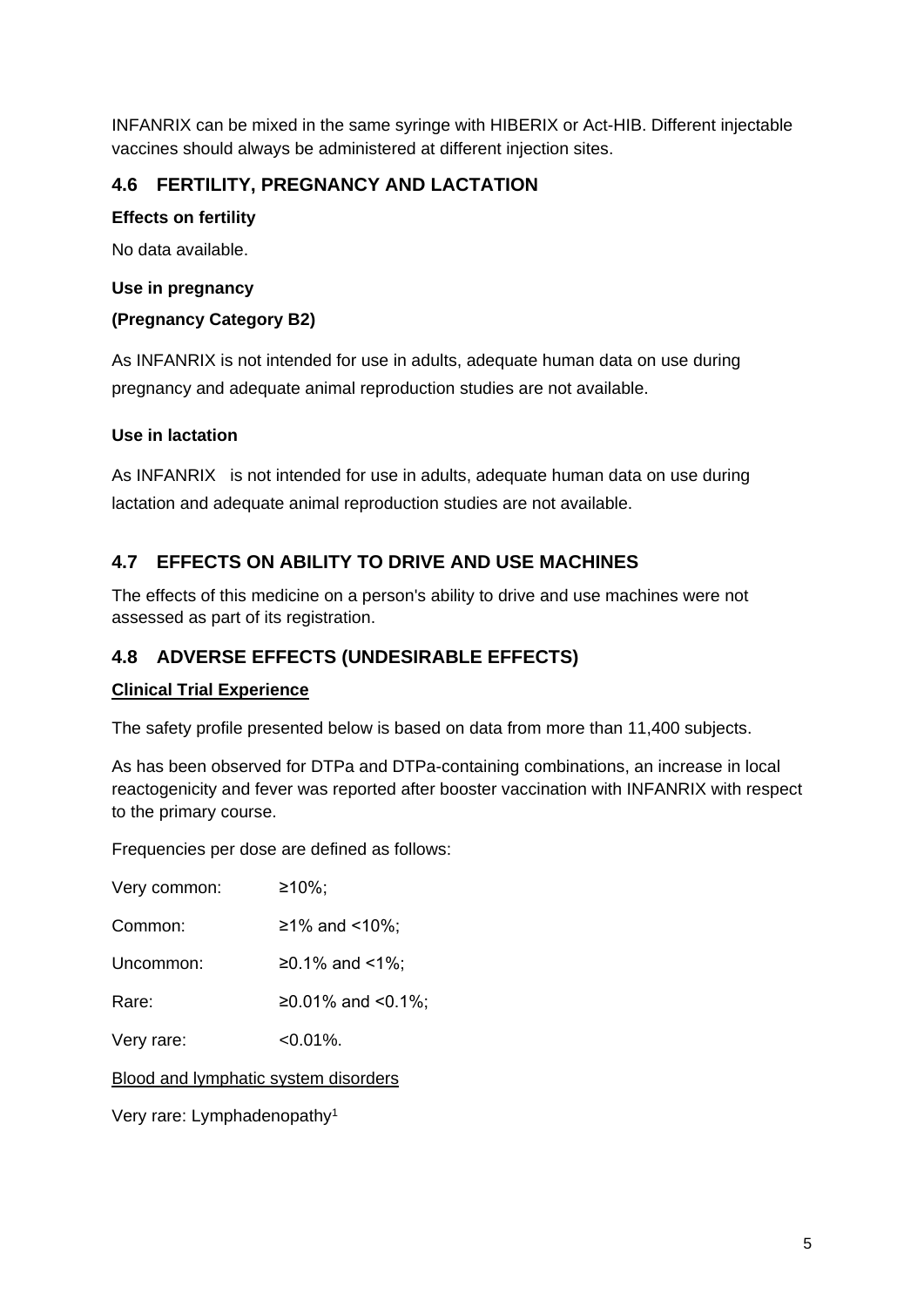Metabolism and nutrition disorders Common: appetite lost<sup>2</sup> Psychiatric disorders: Very common: irritability Common: restlessness<sup>2</sup>, crying abnormal

Nervous system disorders:

Very common: somnolence

Uncommon: headache1

Respiratory, thoracic and mediastinal disorders:

Uncommon: cough<sup>1</sup>, bronchitis<sup>1</sup>

Gastrointestinal disorders:

Common: gastrointestinal disorders such as diarrhoea and vomiting

Skin and subcutaneous tissue disorders

Common: pruritus

Uncommon: rash

Rare: urticaria

General disorders and administration site conditions:

Very common: redness, local swelling at the injection site (≤50 mm), fever ≥ 38.0°C,

Common: pain2, local swelling at the injection site (>50 mm)3

Uncommon: injection site reactions including indurations, fatigue<sup>1</sup>, fever  $\geq 39.1^{\circ}$ C, diffuse swelling of the injected limb, sometimes involving the adjacent joint<sup>3</sup>

#### **Post-marketing experience**

Blood and lymphatic system disorders:

Thrombocytopenia4

Immune system disorders:

Allergic reactions, including anaphylactic and anaphylactoid reactions

Nervous system disorders:

Collapse or shock-like state (hypotonic-hyporesponsiveness episode), convulsions (with or without fever) within 2 to 3 days of vaccination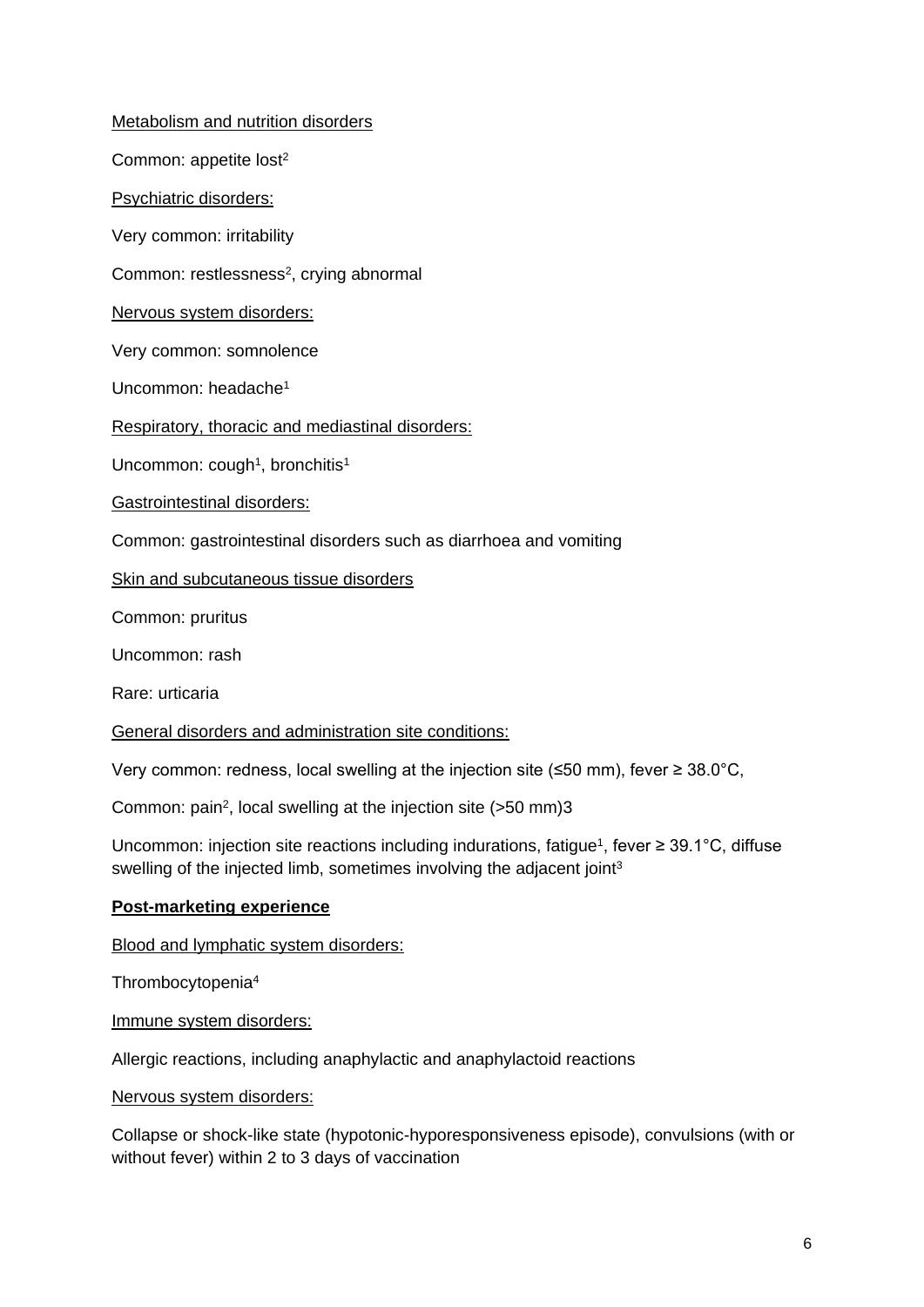### Respiratory, thoracic and mediastinal disorders:

Apnoea [see Section 4.4 SPECIAL WARNINGS AND PRECAUTIONS FOR USE for apnoea in very premature infants ( $\leq$  28 weeks of gestation)]

Skin and subcutaneous tissue disorders:

Angioneurotic oedema

General disorders and administration site conditions:

Swelling of the entire injected limb<sup>3</sup>

<sup>1</sup> reported only with booster vaccination

<sup>2</sup> very common for booster vaccination

<sup>3</sup> Children primed with acellular pertussis vaccines are more likely to experience swelling reactions after booster administration in comparison with children primed with whole cell vaccines. Local swelling at the injection site (>50 mm) and diffuse swelling may be more frequent (very common and common, respectively) when the booster dose is administered between 4 and 6 years. These reactions resolve over an average of 4 days.

<sup>4</sup> reported with D and T vaccines

### **Reporting suspected adverse effects**

Reporting suspected adverse reactions after registration of the medicinal product is important. It allows continued monitoring of the benefit-risk balance of the medicinal product. Healthcare professionals are asked to report any suspected adverse reactions at [www.tga.gov.au/reporting-problems.](http://www.tga.gov.au/reporting-problems)

## **4.9 OVERDOSE**

Cases of overdose have been reported during post-marketing surveillance. Adverse events, when reported, are not specific but similar to adverse events reported with normal vaccine administration.

For information on the management of overdose, contact the Poisons Information Centre on 13 11 26 (Australia).

# **5 PHARMACOLOGICAL PROPERTIES**

## **5.1 PHARMACODYNAMIC PROPERTIES**

### **Mechanism of action**

INFANRIX DTPa vaccine, induces antibodies against all vaccine components.

### **Clinical trials**

#### *Primary Immunisation - Protective Efficacy Studies*

In a randomised, double-blind, controlled clinical study conducted in Italy, the efficacy of a primary vaccination course of INFANRIX against pertussis was assessed. Pertussis was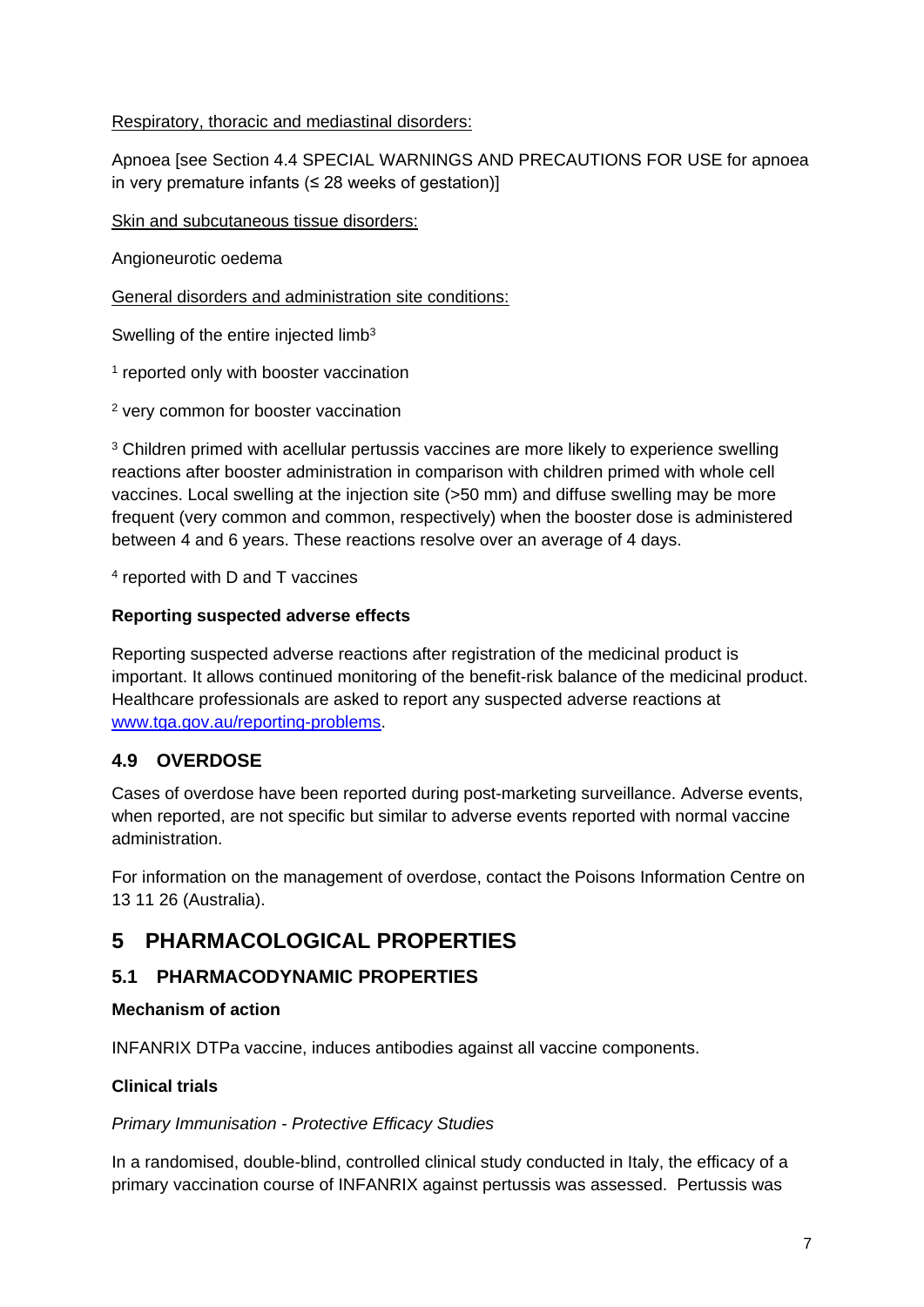defined as illness with paroxysmal cough of ≥21 days, and confirmation of *B. pertussis* infection by culture or serology. Infants were administered three vaccine doses at 2, 4, and 6 months of age, and followed for an average of 17 months. Of 4481 infants receiving 3 doses of INFANRIX, 37 confirmed cases of pertussis were reported. Of 1470 infants in the control group receiving 3 doses of diphtheria and tetanus antigens only, 74 confirmed cases of pertussis were reported. INFANRIX vaccine efficacy was calculated to be 83.9% with a two sided 95% confidence interval of 75.8% to 89.4%. Blood samples were collected from a 10% subset of children. Response to diphtheria and tetanus antigens (antibody titre >0.1 IU/mL dose) was recorded in 96.6% and 99.8% respectively of this subset (>0.01 IU/mL is considered the minimum protective level).

A prospective blinded household contact study conducted in Germany assessed the vaccine efficacy (VE) of a primary course of INFANRIX against typical pertussis (defined by World Health Organization as spasmodic cough of ≥21 days, with confirmation of *B.pertussis* infection by culture or serology) up until the time of booster dosing. Of the 360 evaluable secondary contacts in households where there was an index case of typical pertussis, 173 were unvaccinated, 112 received INFANRIX, and 75 received a whole cell DTP vaccine. Of the 173 unvaccinated contacts, 96 developed typical pertussis, compared with 7 of the 112 contacts vaccinated with INFANRIX. The VE for INFANRIX was calculated at 88.7% with a two sided 95% confidence interval of 76.6% to 94.6%. Protection did not wane until at least the time recommended for booster vaccination.

### *Primary Immunisation - Immunogenicity Studies*

The immunogenicity of primary vaccination schedules of INFANRIX have been evaluated in over 1700 infants administered the vaccine at either 2, 4, and 6 months (n=417) or 3, 4, and 5 months of age (n=1302)*.* For the 2, 4, 6 month schedule, over 99% of vaccinees displayed antibody titres ≥0.1IU/mL for diphtheria and tetanus one month after the third dose. The pre and post GMT values for the three pertussis antigens are provided in the following table.

| Antigen    | N   | GMT (EI.U/mL) | GMT (EI.U/mL) |
|------------|-----|---------------|---------------|
|            |     | pre           | post $#$      |
| PТ         | 417 | 3.5           | 68            |
| <b>FHA</b> | 417 | 8.9           | 218           |
| <b>PRN</b> | 417 | 5.3           | 142           |

# One month after the third vaccine dose

The overall response rates observed with INFANRIX for the diphtheria, tetanus, and three pertussis antigens, were equal or superior to those obtained after immunisation with a whole-cell DTP (DTPw) vaccine*.*

#### *INFANRIX Booster Dosing - following primary DTPw vaccination*

The response to INFANRIX booster doses after a primary DTPw vaccination course has been assessed in 559 children administered doses at 15-20 months (n=400) or at 3 to 7 years of age (n=159). Similar booster responses following the fourth at 15-20 months of age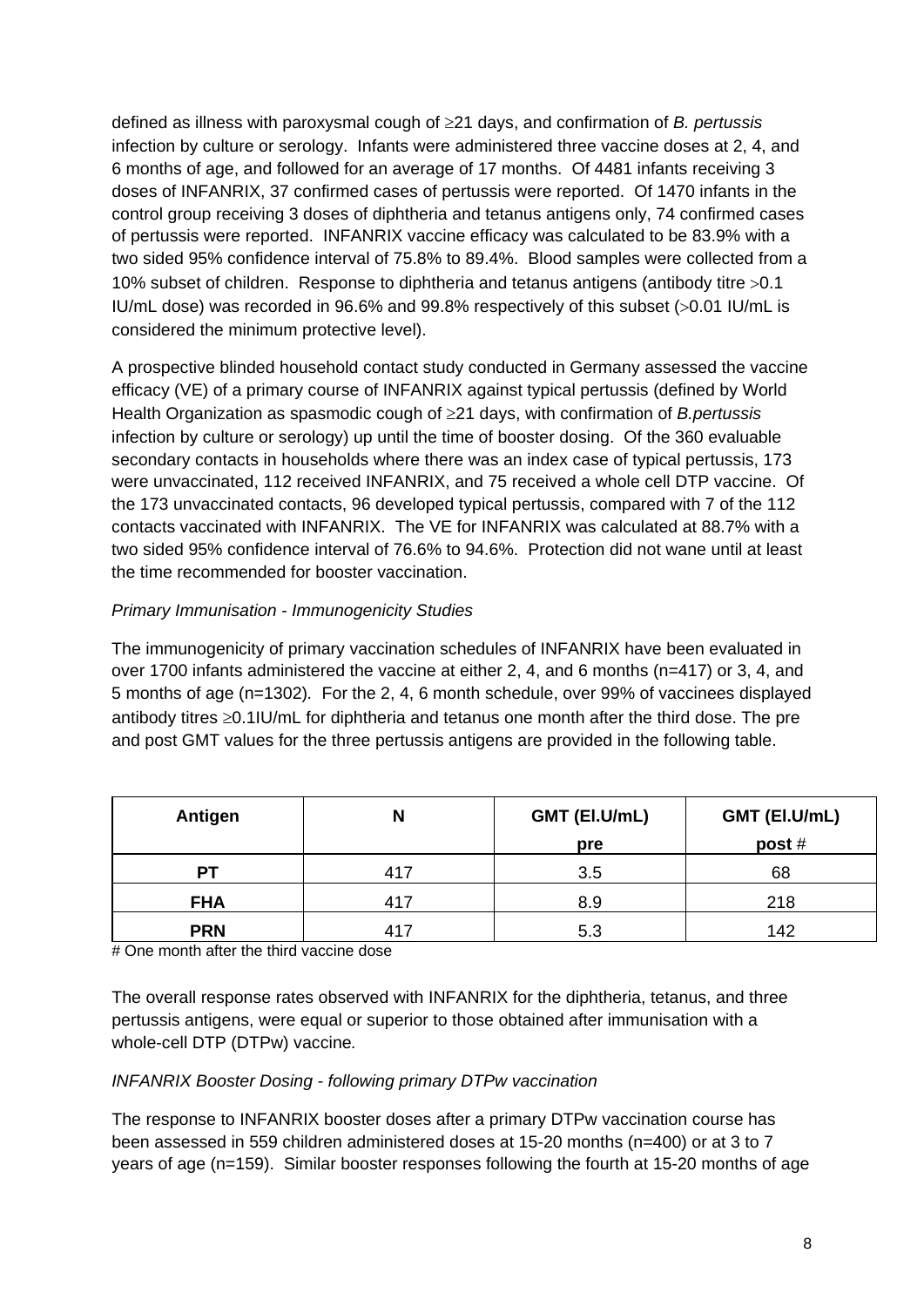or fifth vaccine dose at 3-7 years of age, were observed for each of the vaccine antigens studied.Following the fourth vaccine dose, diphtheria and tetanus antibodies one month after vaccination were demonstrated in 94.0% and 99.3% of vaccinees respectively; compared to antibody responses of 99.4% and 98.1% respectively following the fifth vaccine dose. All vaccinees had antibody titres of  $\geq$  0.1 IU/mL against diphtheria and tetanus. The pre and post GMT values for the three pertussis antigens following a fourth or fifth vaccine dose are provided in the following tables. Overall the booster response following INFANRIX was equal or superior to that obtained following DTPw booster vaccination.

| Antigen    | 15-20 months of age<br>(N) | GMT (EI.U/mL)<br>pre-booster | GMT (EI.U/mL)<br>post-booster# |
|------------|----------------------------|------------------------------|--------------------------------|
| DТ         | 400                        |                              | 136                            |
| <b>FHA</b> | 382                        |                              | 232                            |
| <b>PRN</b> | 396                        |                              | 376                            |

# One month after vaccination

| Antigen    | 3-7 years of age<br>(N) | GMT (EI.U/mL)<br>pre-booster | GMT (EI.U/mL)<br>post-booster# |
|------------|-------------------------|------------------------------|--------------------------------|
| PТ         | 159                     |                              | 108                            |
| <b>FHA</b> | 159                     |                              | 536                            |
| <b>PRN</b> | 158                     |                              | 207                            |

# One month after vaccination

#### *INFANRIX Booster Dosing following primary INFANRIX (DTPa) vaccination*

The response to INFANRIX booster doses after a primary DTPa vaccination course has been assessed in over 520 children administered a fourth dose between 15 and 24 months of age. A booster response to the diphtheria and tetanus antigens occurred in 97% and 100% of vaccinees respectively, one month after vaccination. All vaccinees had antibody titres of ≥0.1 IU/mL against diphtheria and tetanus, and 98% displayed antibody titres ≥ 1IU/mL for both antigens. The pre and post GMT values for the three pertussis components are provided in the table below.

| Antigen    | 15-24 months of age<br>(N) | GMT (EI.U/mL)<br>pre-booster | GMT (EI.U/mL)<br>post-booster# |
|------------|----------------------------|------------------------------|--------------------------------|
| PТ         | 174                        |                              | 93                             |
| <b>FHA</b> | 167                        | 37                           | 502                            |
| <b>PRN</b> | 174                        | 18                           | 631                            |

# One month after vaccination

#### *INFANRIX Booster Dosing in children 4-6 years of age following primary DTPa vaccination*

The response to a first booster dose of INFANRIX in children 4-6 years of age previously primed with three doses of DTPa-containing vaccines (3, 5, 11 month schedule) has been assessed. A marked increase in GMTs for all components was observed after the booster dose. All vaccinees had antibody titres of  $\geq$  0.1 IU/mL against diphtheria and tetanus, and  $>$ 95% displayed antibody titres ≥ 1 IU/mL for both antigens. The pre and post GMT values for the three pertussis components are provided in the table below.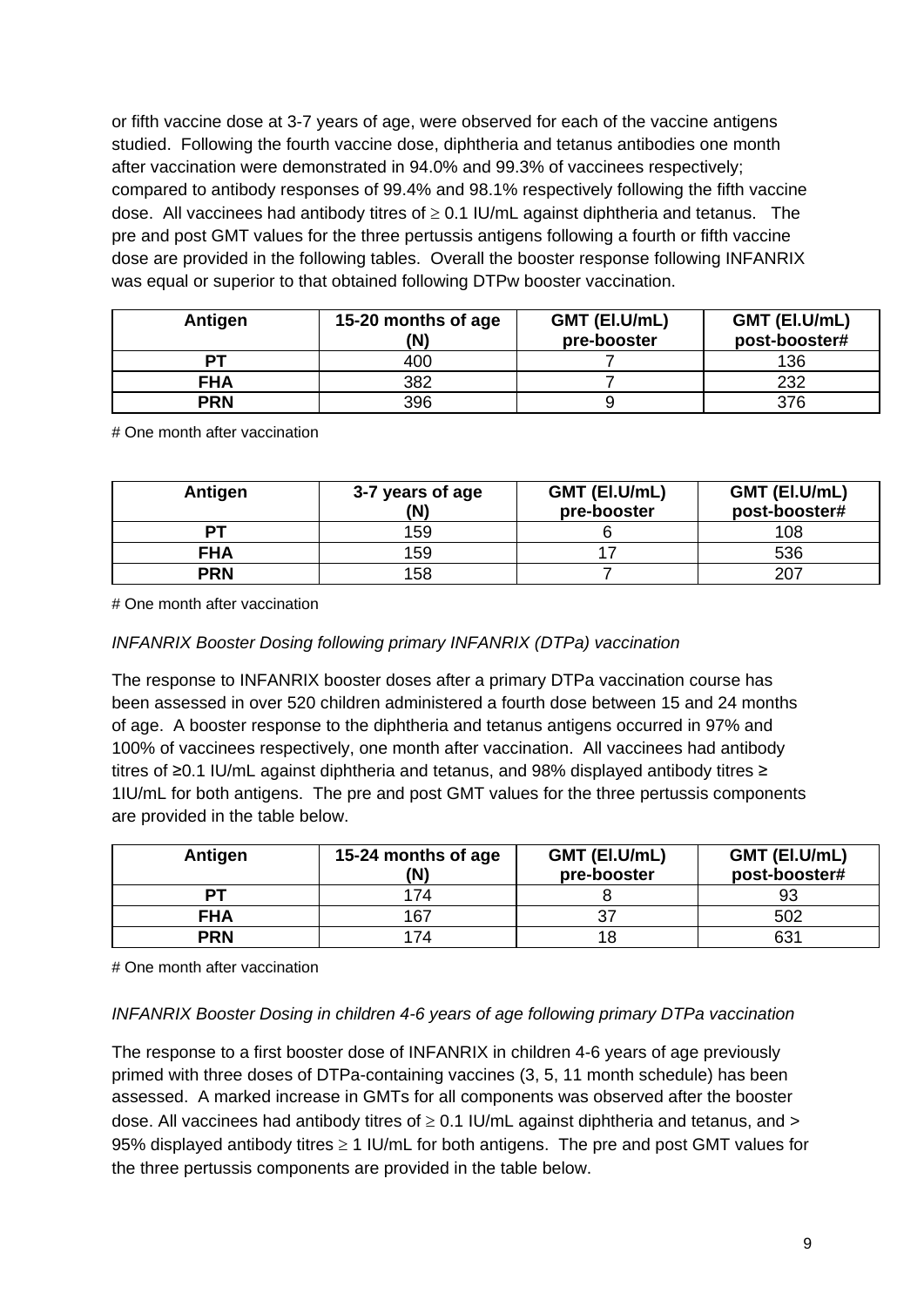| Antigen    | 4-6 years of age<br>(N) | GMT (EI.U/mL)<br>pre-booster | GMT (EI.U/mL)<br>post-booster# |
|------------|-------------------------|------------------------------|--------------------------------|
| PТ         | 189 (pre)/192 (post)    | 3.6                          | 77.9                           |
| <b>FHA</b> | 189 (pre)/195 (post)    | 31.8                         | 830.0                          |
| <b>PRN</b> | 189 (pre)/195 (post)    | 23.9                         | 1021.3                         |

# One month after vaccination

## **5.2 PHARMACOKINETIC PROPERTIES**

Not relevant to vaccines.

# **5.3 PRECLINICAL SAFETY DATA**

#### **Genotoxicity**

No data available.

#### **Carcinogenicity**

No data available.

# **6 PHARMACEUTICAL PARTICULARS**

### **6.1 LIST OF EXCIPIENTS**

The diphtheria toxoid, tetanus toxoid and acellular pertussis vaccine (DTPa) components are adsorbed on 0.5 mg aluminium in the form of aluminium hydroxide hydrate, and suspended in isotonic sodium chloride and water for injections.

### **6.2 INCOMPATIBILITIES**

INFANRIX should not be mixed with other vaccines in the same syringe, with the exception of HIBERIX or Act-HIB (see Section 4.5 INTERACTIONS WITH OTHER MEDICINES AND OTHER FORMS OF INTERACTIONS).

### **6.3 SHELF LIFE**

In Australia, information on the shelf life can be found on the public summary of the Australian Register of Therapeutic Goods (ARTG). The expiry date can be found on the packaging.

## **6.4 SPECIAL PRECAUTIONS FOR STORAGE**

INFANRIX should be stored at +2°C and +8°C. DO NOT FREEZE; discard if vaccine has been frozen. The expiry date of the vaccine is indicated on the label and packaging.